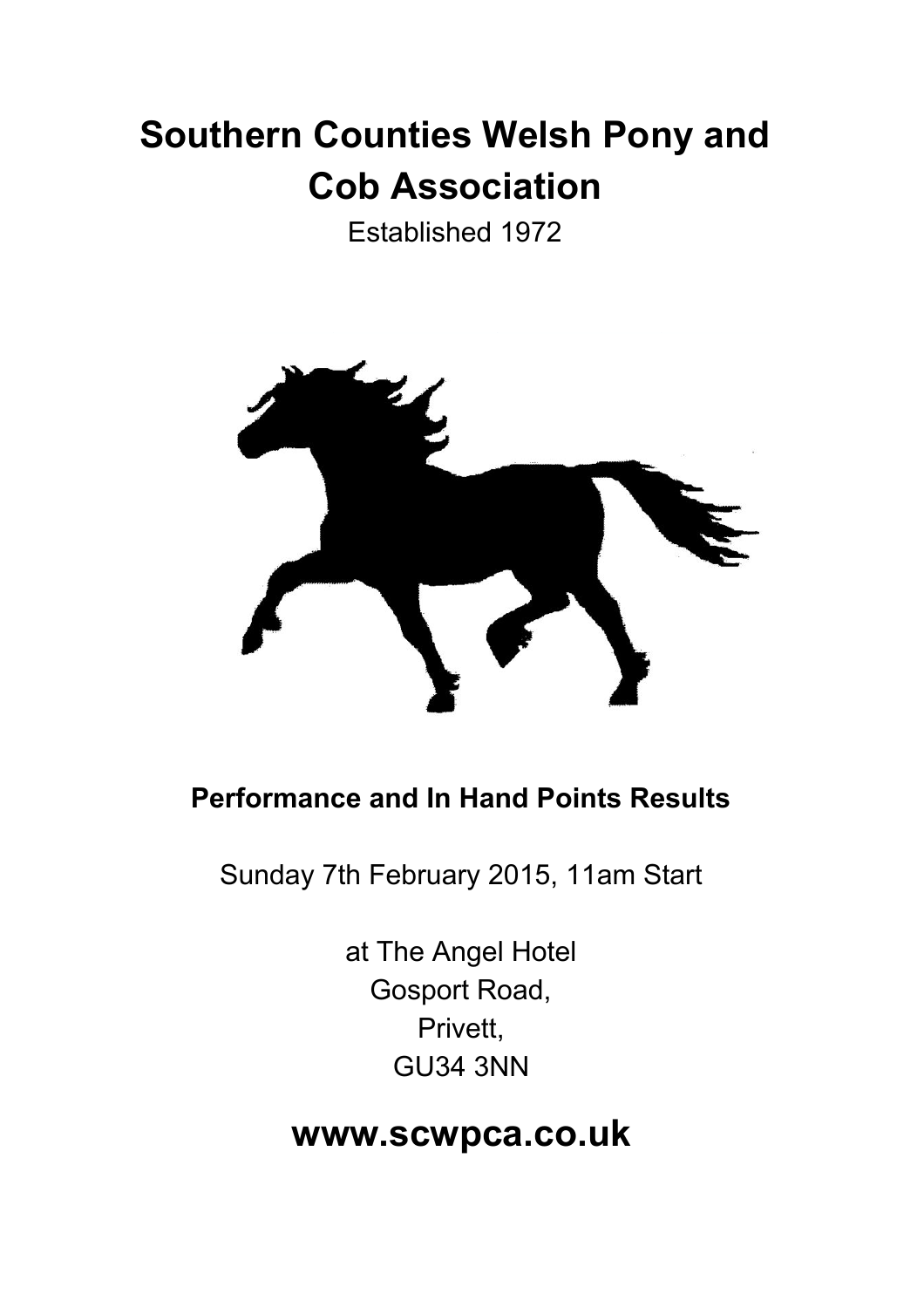# **In Hand Points Competition**

### **Section A**

| 1st | Leafycroft Price Tag       | 2yrs  | Lizzie Deacon  | Filly    | 2008 |
|-----|----------------------------|-------|----------------|----------|------|
| 2nd | Ronswood Gale Force        | 3yrs  | Vanessa Mardon | Filly    | 1810 |
| 3rd | <b>Floreat Cosmos</b>      | 3yr   | Sarah Page     | Colt     | 990  |
| 4th | Llwynneath Ellis           | Adult | Abi Fouch      | Stallion | 664  |
| 5th | <b>Floreat Rose Quartz</b> | 3yr   | Sarah Page     | Filly    | 410  |

#### **Section B**

| 1st             | Llanarth Grenade        | Adult | <b>Christine Hillman</b> | Gelding | 1360 |
|-----------------|-------------------------|-------|--------------------------|---------|------|
| 2 <sub>nd</sub> | Carrwood Sarina         | Adult | Abi Fouch                | Mare    | 1090 |
| 3rd             | <b>Corkhills Sophie</b> | Adult | Mr & Mrs Burkin          | Mare    | 740  |
| 4th             | Priestwood Pipit        | Adult | Elaine Harrison          | Mare    | 313  |

#### **Section C**

| 1st             | <b>Twyford Elenora</b>     | Adult    | Jean Smith            | Mare            | 1522 |
|-----------------|----------------------------|----------|-----------------------|-----------------|------|
| 2 <sub>nd</sub> | Stanray Skybella           | 3yrs     | <b>Ben Orchard</b>    | Filly           | 1330 |
| 3rd             | Gwyllan Eleri              | yearling | <b>Michelle Davis</b> | Filly           | 1310 |
| 4th             | Moelwyn Lowri Ddu          | Adult    | Elaine Harrison       | Mare            | 1130 |
| 5th             | <b>Shankly King</b>        | Adult    | Jordan Sainsbury      | <b>Stallion</b> | 780  |
| 6th             | <b>Eywas Missy Elliot</b>  | Adult    | Christine Hillman     | Mare            | 678  |
| <b>HC</b>       | Leafycroft King Midas      | Adult    | Lizzie Deacon         | Gelding         | 410  |
| <b>HC</b>       | <b>Cadfach Billy Smart</b> | Adult    | Loaned by Emma Miles  | Stallion        | 270  |
|                 |                            |          | Elaine Bacon & Graham |                 |      |
| <b>HC</b>       | Glebedale Monteray         | Yearling | White                 | Colt            | 200  |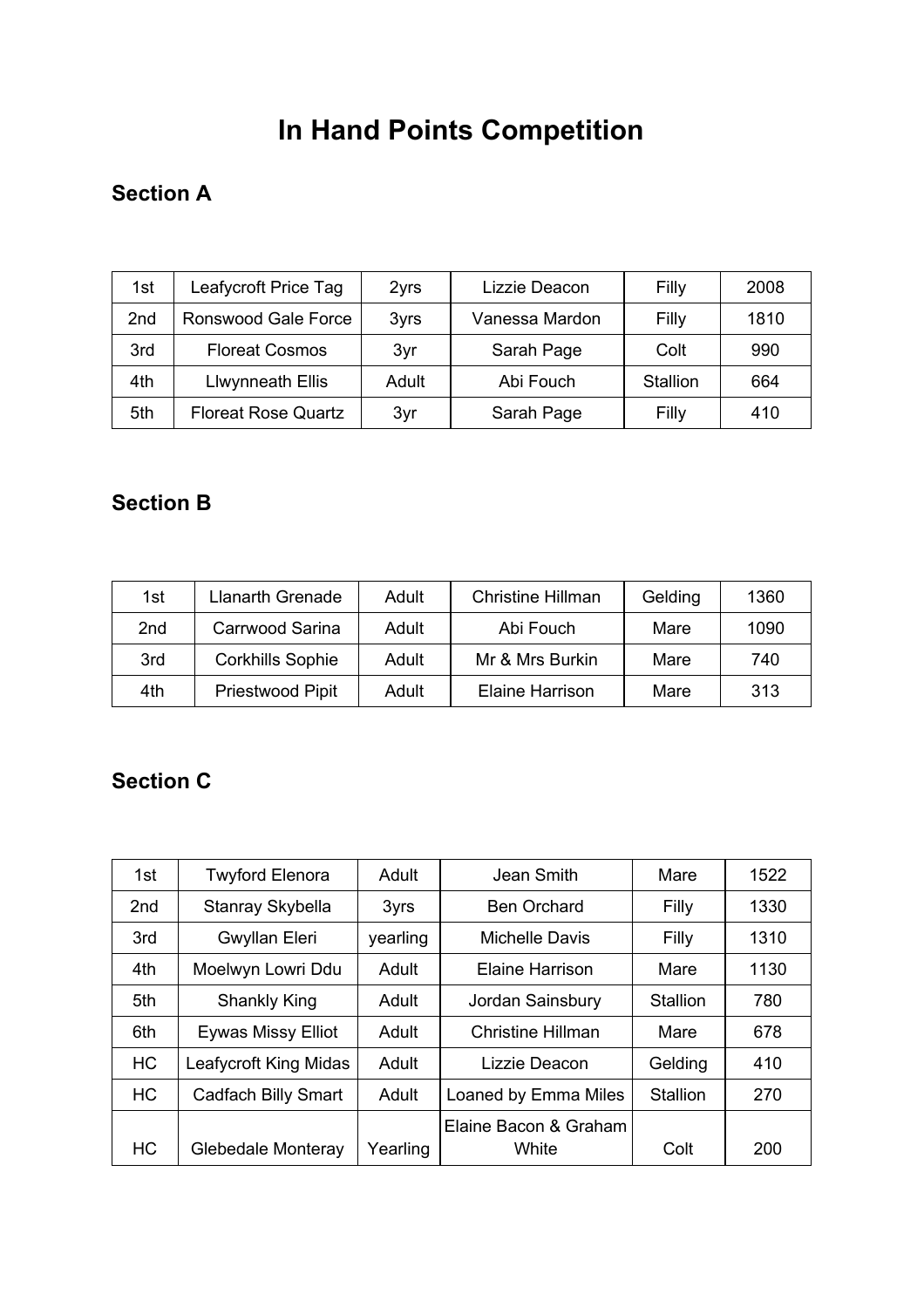#### **Section D**

| 1st             | Rhoswen Marissa               | Adult | <b>Martine Harding</b> | Mare     | 1378 |
|-----------------|-------------------------------|-------|------------------------|----------|------|
|                 |                               |       | Jordan Sainsbury &     |          |      |
| 2 <sub>nd</sub> | Powysvalley Mr Harry          | Adult | <b>Charlotte Hill</b>  | Stallion | 1330 |
| 3rd             | London Cockney Rebel          | Adult | <b>Tamrik Stud</b>     | Stallion | 1204 |
| 4th             | Jebeth Treasure Island        | Adult | Jean Smith             | Mare     | 942  |
| 5th             | <b>Gristhills VIP Charlie</b> | Adult | <b>Tamrik Stud</b>     | Stallion | 408  |

#### **Part Bred**

| 1st             | Maydays Cappuchino            | Adult | Nicky Cauvin          | Gelding | 1308 |
|-----------------|-------------------------------|-------|-----------------------|---------|------|
| 2 <sub>nd</sub> | <b>Lonwind Dainty Delilah</b> | 2vr   | <b>Charlotte Hill</b> | Filly   | 980  |

#### **Special Congratulations to our overall top 6…..**

Leafycroft Price Tag Ronswood Gale Force Twyford Elenora Rhoswen Marissa Llanarth Grenade Stanray Skybella

**Best Members Stud:**Lonwind Stud (3080 combined points)

**Youngstock In Hand Champion:**Leafycroft Price Tag

**Adult In Hand Champion:**Twyford Elenora

## **Overall In Hand Supreme:**

Leafycroft Price Tag and Lizzie Deacon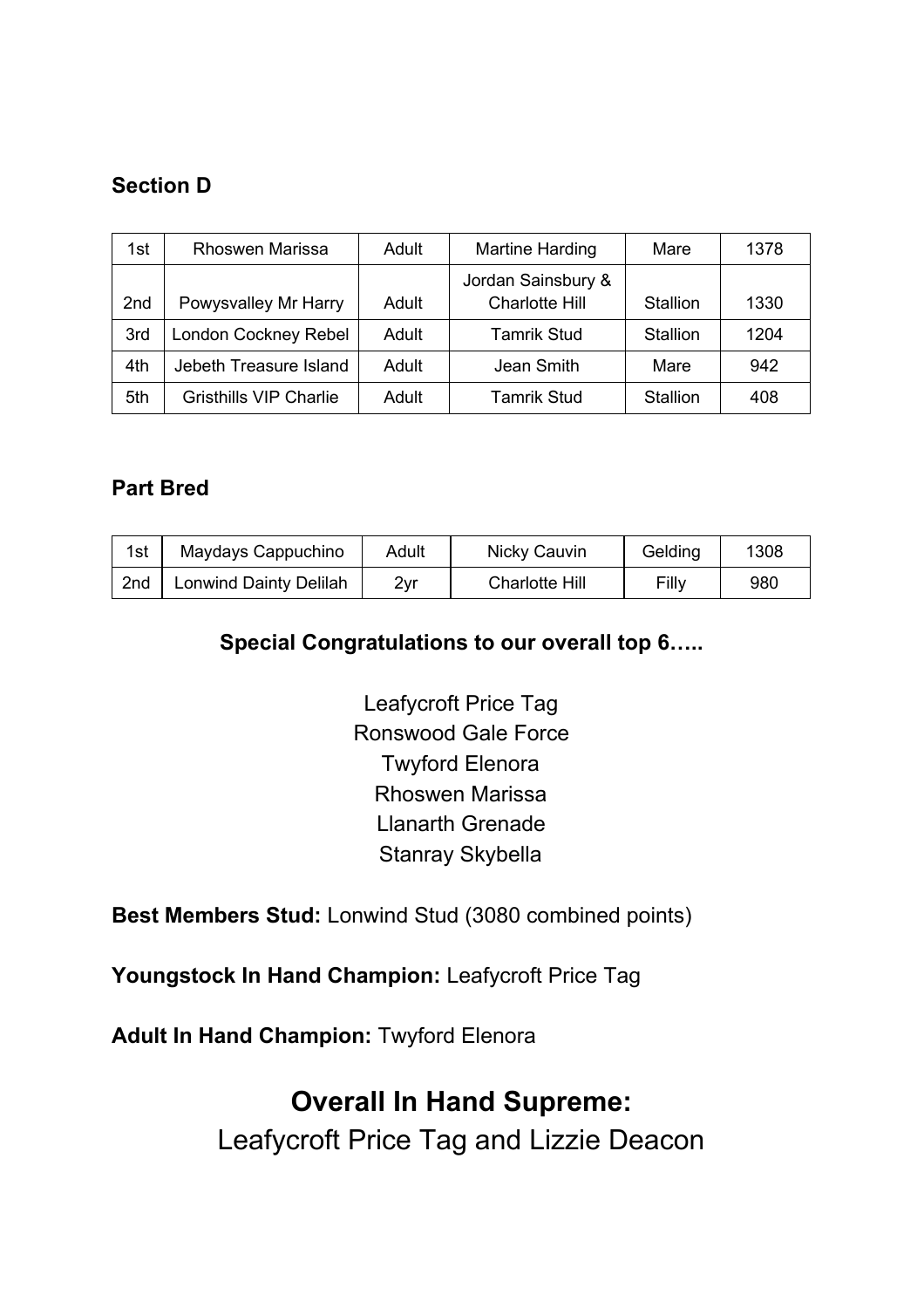## **Performance Points Competition**

## **Section A**

| 1st             | Wintersend Mimosa       | Hannah Caunt      | Maddie Caunt (5)   | Mare     | 4970 |
|-----------------|-------------------------|-------------------|--------------------|----------|------|
| 2 <sub>nd</sub> | West Firle Kingfisher   | Debbie Barr       | Emilia Andrews (7) | Gelding  | 4580 |
| 3rd             | <b>Blackhill Tomtom</b> | Christine Hillman | Various            | Gelding  | 1086 |
| 4th             | Nantydwyill Daniel      | Katherine Hill    | Becca Bird         | Stallion | 920  |

### **Section B**

| 1st | Llanarth Grenade | Christine Hillman | <b>Chervl Hillman</b> | Gelding | 3840 |
|-----|------------------|-------------------|-----------------------|---------|------|
| 2nd | Priestwood Pipit | Elaine Harrison   | Jessica Harrison      | Mare    | 818  |

#### **Section C**

| 1st             | Oakmill Bethany     | Michaela Toms            | Georgie Toms (13) | Mare            | 2400 |
|-----------------|---------------------|--------------------------|-------------------|-----------------|------|
| 2 <sub>nd</sub> | Cadfach Billy Smart | Loaned by Emma Miles     | Emma Miles        | <b>Stallion</b> | 988  |
| 3rd             | Moelwyn Lowri Ddu   | Elaine Harrison          | Jessica Harrison  | Mare            | 812  |
| 4th             | Jobex Galaxy        | Katherine Hill           | Becca Bird        | Stallion        | 810  |
| 5th             | Desach Siarl        | Charlotte Hill           | Charlotte Hill    | Stallion        | 610  |
| 6th             | Eywas Missy Elliot  | <b>Christine Hillman</b> | Cheryl Hillman    | Mare            | 376  |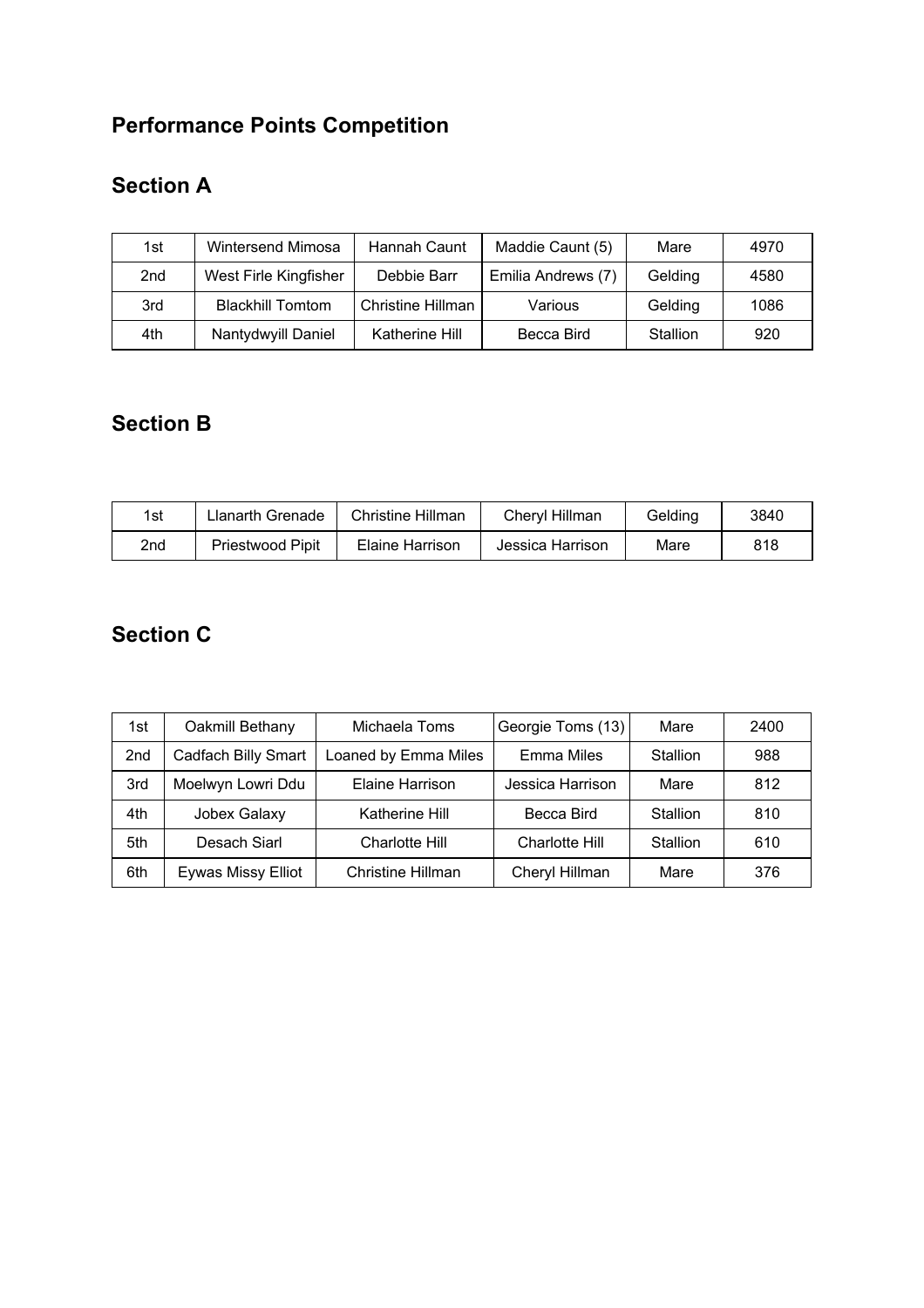#### **Section D**

| 1st             | Stoatleytwo Red Dragon | Jane Weller            | Jane Weller            | Gelding  | 4056 |
|-----------------|------------------------|------------------------|------------------------|----------|------|
| 2 <sub>nd</sub> | Abergavenny Zola       | Jane Weller            | Jane Weller            | Mare     | 3680 |
| 3rd             | Llanidan Lisa Lan      | Jo Stone               | Various                | Mare     | 2550 |
| 4th             | Rhoswhen Marissa       | <b>Martine Harding</b> | <b>Martine Harding</b> | Mare     | 2488 |
| 5th             | Jebeth Milky Way       | Jean Smith             | Sam Watson             | Stallion | 1156 |
| 6th             | Llanidan Survivor      | Jackie Warren George   | Kyra Lunn              | Gelding  | 710  |
| <b>HC</b>       | South Coast Llewellyn  | Emma Miles             | <b>Emma Miles</b>      | Gelding  | 436  |
|                 |                        | Georgia                | Georgia                |          |      |
| <b>HC</b>       | Eywas Bay Lady         | Abernethy-Palmer       | Abernethy-Palmer       | Mare     | 316  |
| НC              | Aberconwy Iolo         | Kyra Lunn              | Kyra Lunn              | Gelding  | 178  |

#### **Part Bred**

| 1922<br>Millie<br><b>Gelding</b><br>Nicky Cauvin<br>Maydays Cappuchino<br>1st<br>Carreras |
|-------------------------------------------------------------------------------------------|
|-------------------------------------------------------------------------------------------|

#### **Special Congratulations to Our Overall Top Six…..**

Wintersend Mimosa West Firle Kingfisher Stoatleytwo Red Dragon Llanarth Grenade Abergavenny Zola Llanidan Lisa Lan

**Best Dressage:** Llanidan Survivor

**Best Showjumping:** Eywas Bay Lady

**Best Working Hunter:**Stoatleytwo Red Dragon